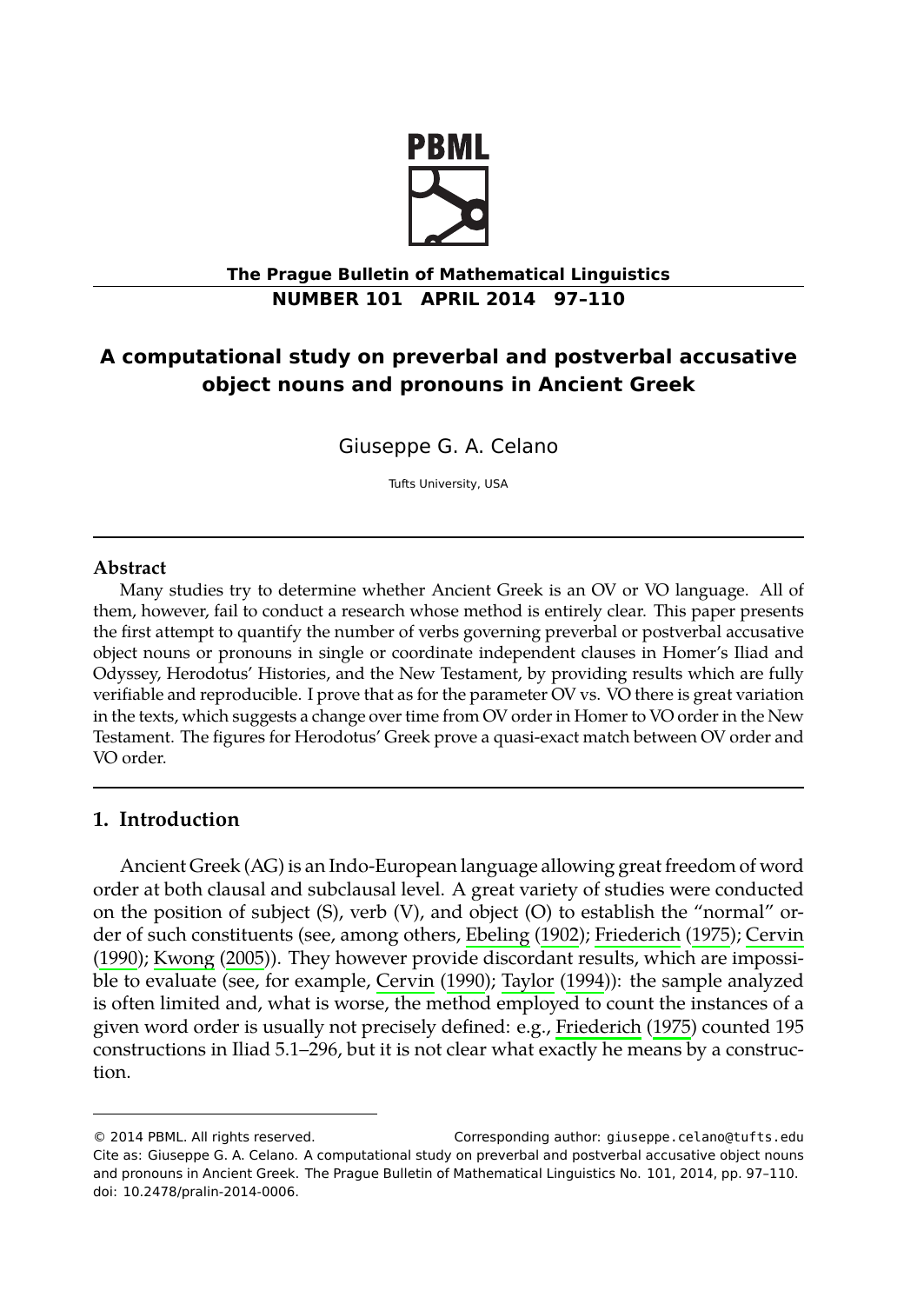Even when the criteria for counting seem to be clearer, the amount of data to manually process [is](#page-1-0) so large that the research is unlikely to be reproducible (see, for example, Kwong (2005)). The present study, therefore, aims to be the first attempt [at s](#page-3-0)cientific quantification of [AG](#page-4-0) word ord[er](#page-5-0): more precisely, I search the Ancient Greek [De](#page-5-1)pen[den](#page-8-0)cy Treebank  $(AGDT)^1$  and the Pragmatic-Resources-in-Old-Indo-EuropeanLanguages c[or](#page-10-0)pus (henceforth the PROIEL Treebank, PROIELT)<sup>2</sup> for verbs governing prever[b](#page-10-1)al or pos[tv](#page-12-4)erbal accusative object nouns or pronouns in single or coordinate independent clauses in Homer's Iliad and Odyssey, and the annotated parts of Herodotus' Histories and the New Testament (henceforth also referred to as OV and VO order, respectively).

<span id="page-1-0"></span>In Section 2, I describe the data on which the research is based, i.e., how the morphosyntactic annotation of the texts has been encoded in the AGDT (Section 2.1) and the PROIELT (Section 2.2). Section 3 shows the method of the research: in Section 3.1 and 3.2 the queries used to search the AGDT and the PROIELT, respectively, are presented and explained. The results of the queries are given in Section 4 and discussed in Section 5. Section 6 summarizes the article.

## **2. Data**

The data of the present research are drawn from the AGDT and the PROIELT, the two open source dependency treebanks currently available for AG. The AGDT provides Homer's I[liad](#page-3-0) an[d Od](#page-4-0)yssey, while Herodotus' Histories and the New Testament are contained in the PROIELT. The three texts belong to different varieties and stages of the language: the Homeric poems are likely to have bee[n created in the 8th century](#page-12-5) [BC; the hist](#page-12-6)orian Herodotus lived approximately [betwe](#page-12-7)en 485 and 424 BC; the New Testament was written in the 1st c[entury AD.](#page-12-7)

All the texts have been automatically divided into sentences on the basis of the punctuation of the source text. Each word of such sentences has been semi-automatically annotated for morphology and manually annotated for syntax. The categories for the morphological annotation are those elaborated by traditional grammar (see more in Section 2.1 and 2.2): e.g., the noun is annotated for number, gender, and case, w[hile the verb is annotated for number, person, tense, m](http://nlp.perseus.tufts.edu/syntax/treebank/greek.html)ood, and voice.

[The syntactic annotation, for which](http://foni.uio.no:3000/users/sign_in) specific guidelines (Bamman and Crane (2008); Haug (2010)) exist, mostly relies on the Prague Dependency Treebank 2.0 (PDT 2.0) Manual for Analytic Annotation (Hajičová et al. (1999)). Although the annotation style of the AG treebanks is different (see Section 2.1 and 2.2), they share the same core structure: according to the theory of Dependency Grammar as developed for the analytical level of the PDT 2.0, each text is a set of sentences, and each sentence is a set of words connected to each other in a head-dependent relationship.

<sup>1</sup>http://nlp.perseus.tufts.edu/syntax/treebank/greek.html

<sup>2</sup>http://foni.uio.no:3000/users/sign\_in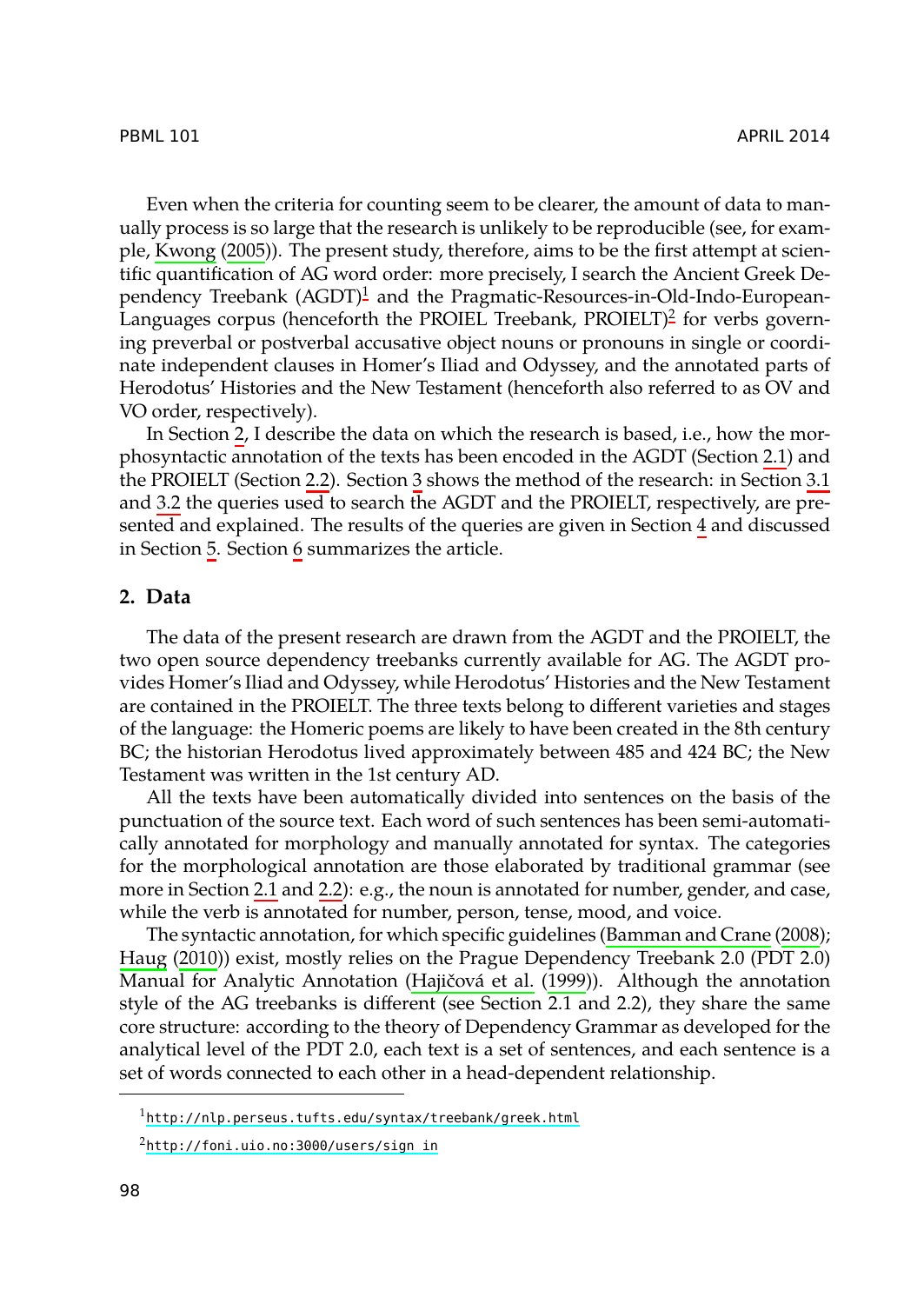<span id="page-2-0"></span>

*Figure 1. Example of a dependency tree from the AGDT*

Each sente[n](#page-2-0)ce can be represented as a top-down tree where the topmost word (typically the main verb or a coordinate conjunction) directly or indirectly governs the whole structure (excluding the final punctuation mark):

*Example 1*

| $\sigma$ $\grave{v}$           |  | μέν πόνου ο ποτε λήγεις |  |  |                                                           |  |
|--------------------------------|--|-------------------------|--|--|-----------------------------------------------------------|--|
|                                |  |                         |  |  | you.nom.sg PTC work.gen.sg not ever cease.prs.ind.act.2sg |  |
| 'You never cease from working' |  |                         |  |  |                                                           |  |

(Il. 10.164)

As Figure 1 shows, each word of Example 1 corresponds to a node, which is associated with its grammatical function: e.g., πόνου is annotated as an object (OBJ) of the predicate λήγεις, which takes the function PRED, i.e., "predicate", because it is the (main) verb of the sentence. Note that a word can have only one head, but a head can have more than one dependent: e.g., the verb λήγεις has five dependents.

The function OBJ, as well as the function SBJ, marks the arguments of a verb (for a more detailed definition see Sgall et al. (1986); Hajičová et al. (1999)). Depending on the meaning of the verb, the function OBJ can be conveyed not only by different cases in AG, but also by different parts of speech (e.g., nouns and adverbs) and constructions (e.g., infinitive and participial clauses). For the purposes of the present research, I restrict the analysis to only OBJ constituents being accusative nouns or pronouns in single or coordinate independent clauses.

It is important to underline that from the perspective of linguistic theory two different kinds of dependency are captured in the syntactic annotation: grammatical dependencies and "technical" dependencies. The former correspond to (rather) uncon-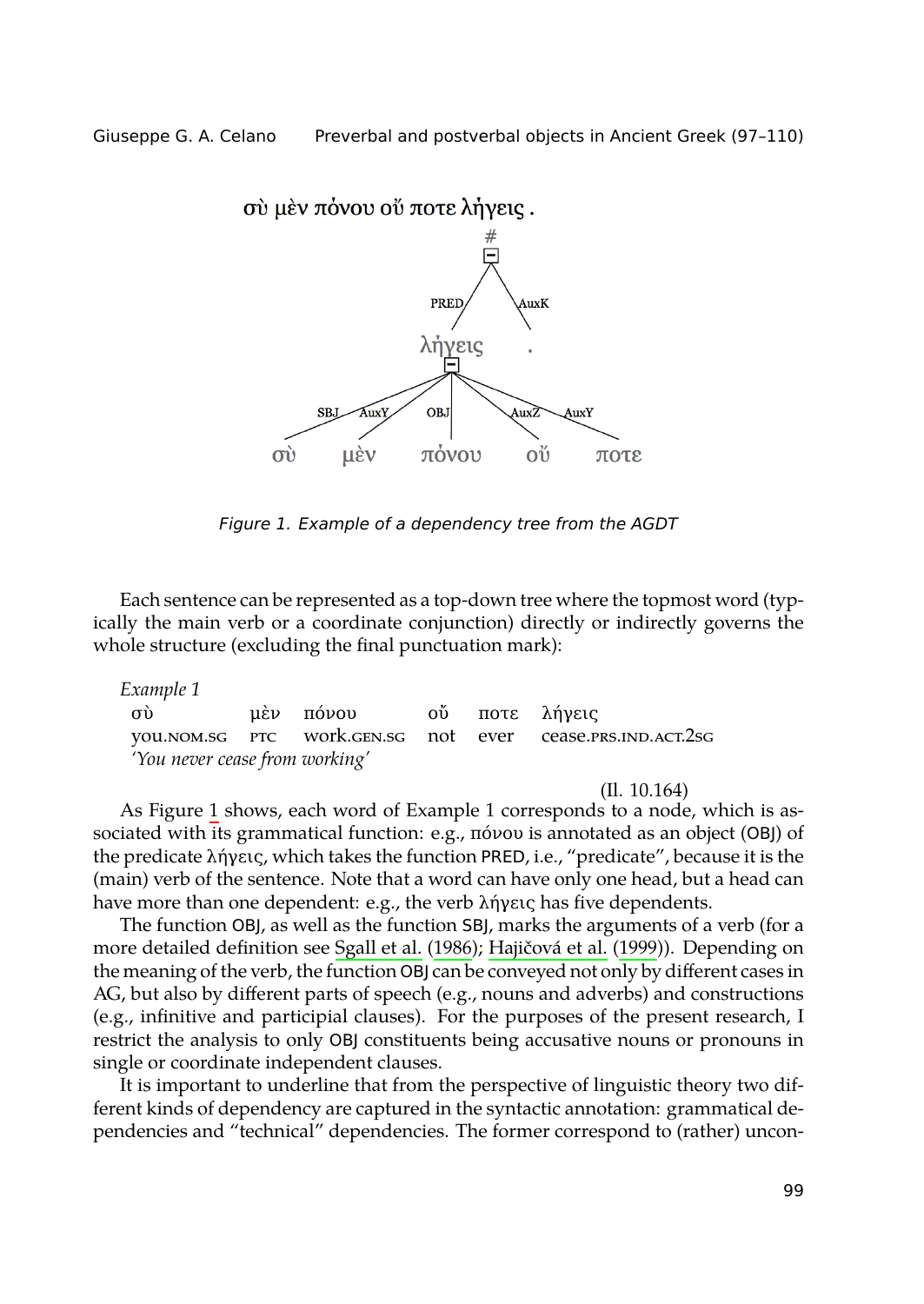<span id="page-3-0"></span>troversial linguistic dependencies, such as that between the verb and its subject, while the latter concern dependencies such as coordination, whose annotation is rather governed by theory-dependent rules. In both the AGDT and the PROIELT, a coordinate conjunction is taken to technically govern its conjuncts and depend on the word to which such conjuncts are grammatically related. In the following two sections, I will present the AGDT and the PROIELT: the reader is referred to the online documentation and XML files for a full description.<sup>3</sup>

## **2.1. The AGD Treebank**

The AGDT includes Homer's Iliad and Odyssey (232.339 words, including punctuation). As an illustration, the following text shows how Example 1 is coded in the XML file:

```
<sentence subdoc="urn:cts:greekLit:tlg0012.tlg001:10.164" id="2277214"
          document_id="Perseus:text:1999.01.0133" span="σὺ0:.7">
  <primary>alexlessie</primary>
  <primary>millermo</primary>
  <secondary>nicanor</secondary>
  <word id="1" cid="34282848" form="σὺ" lemma="σύ1" postag="p-s----n-" head="6"
        relation="SBJ" cite="urn:cts:greekLit:tlg0012.tlg001:10.164"/>
  <word id="2" cid="34282849" form="μὲν" lemma="μέν1" postag="g--------" head="6"
        relation="AuxY" cite="urn:cts:greekLit:tlg0012.tlg001:10.164"/>
  <word id="3" cid="34282850" form="πόνου" lemma="πόνος1" postag="n-s---mg-" head="6"
        relation="OBJ" cite="urn:cts:greekLit:tlg0012.tlg001:10.164"/>
  <word id="4" cid="34282851" form="οὔ" lemma="οὐ1" postag="d--------" head="6"
        relation="AuxZ" cite="urn:cts:greekLit:tlg0012.tlg001:10.164"/>
  <word id="5" cid="34282852" form="ποτε" lemma="ποτέ1" postag="g--------" head="6"
        relation="AuxY" cite="urn:cts:greekLit:tlg0012.tlg001:10.164"/>
  <word id="6" cid="34282853" form="λήγεις" lemma="λήγω1" postag="v2spia---" head="0"
        relation="PRED" cite="urn:cts:greekLit:tlg0012.tlg001:10.164"/>
  <word id="7" cid="34282854" form="." lemma="περιοδ1" postag="u--------" head="0"
        relation="AuxK" cite=""/>
```
</sentence>

Each <sentence> element has some attributes identifying it: particularly relevant are the @id attribute, which specifies the number of the sentence, and the @subdoc attribute, which specifies the reference of the sentence. Within the <sentence> element t[here are two kinds of children. The](https://github.com/gcelano/PBML101_2014) <primary> and <secondary> elements contain the names of the annotators of the sentence: the primary ones annotated the sentence independently of each other, with the secondary one deciding when the primary annotations were different. The second kind of children are the <word> elements: there are as many as the actual words of the sentence. Each <word> element has 8 attributes:

- The value of the @id attribute indicates the position of the word in the sentence.
- The value of the @cid attribute is the unique number of the word in the database.

<sup>&</sup>lt;sup>3</sup> The relevant documentation and the exact files on which I performed my queries can be downloaded at https://github.com/gcelano/PBML101\_2014.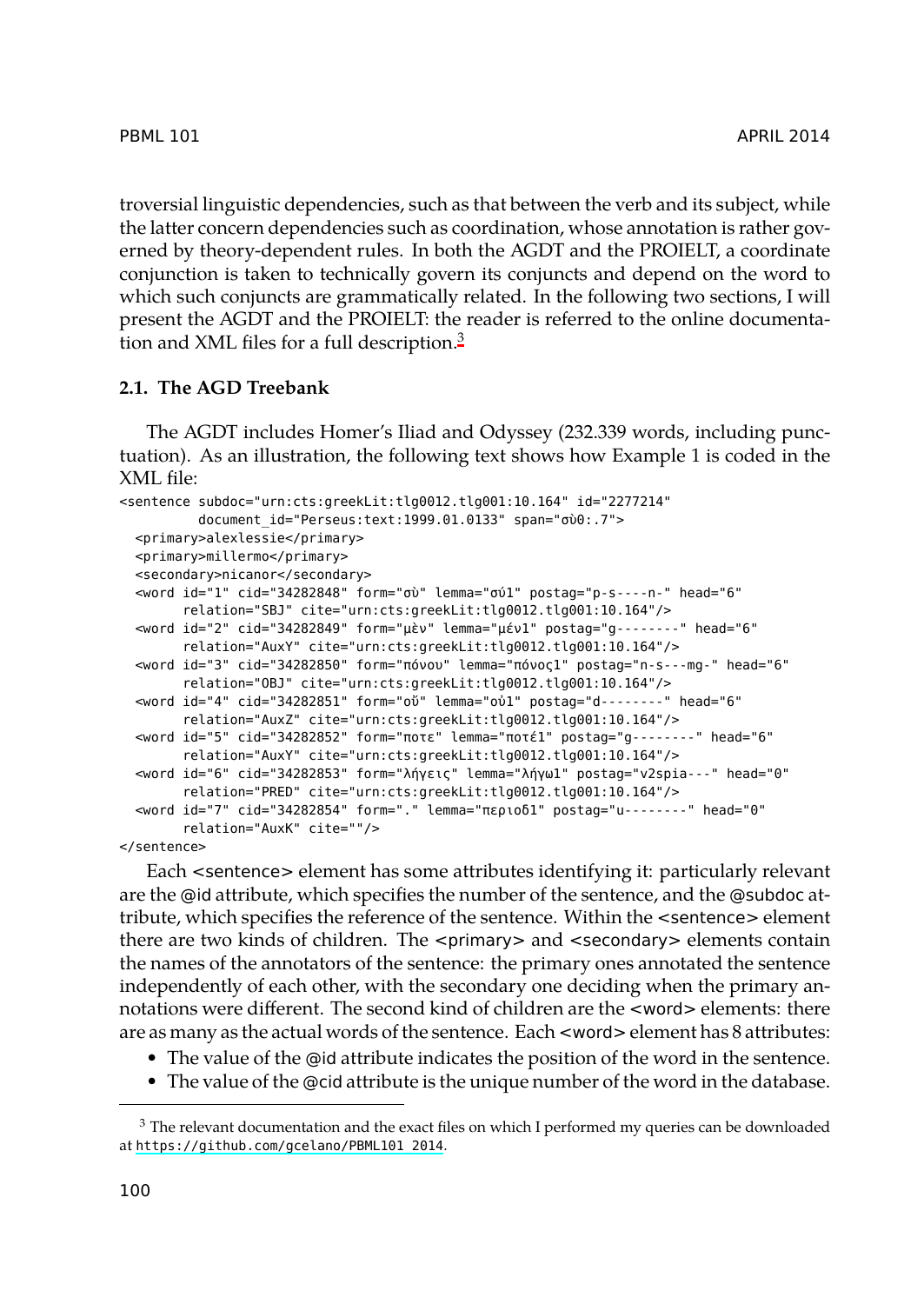- The value of the @form attribute is the actual form of the word in the sentence.
- The value of the @lemma attribute corresponds to the dictionary form of the word.
- The value of the @postag attribute is the morphological annotation of the word: it consists of a string of 9 ordered positions, each of which can be filled by a character or, if a value is missing, a hyphen. The 9 positions correspond to: part of speech (1), person (2), number (3), tense (4), mood (5), voice (6), gender (7), [case \(8\), and degree](#page-12-5) (9). For example, the postag value n-s---mg- of the word πόνου means noun (n[\), sin](#page-12-5)gular (s), masculine (m), genitive (g).<sup>4</sup>
- <span id="page-4-0"></span>• The value of the @head attribute coincides with the value of the @id attribute of the head word: e.g., the word πόνου is syntactically annotated as depending on the word λήγεις because the value of its @head attribute and the value of the @id attribute of λήγεις match (6 in both). If the head value of a word is 0, this means that the word has no head.
- The value of the @relation attribute indicates the kind of relation the word entertains with its head: e.g., the word πόνου has an OBJ relation, which means that it is taken to be an object with respect to the predicate λήγεις, its head (see Bamman and Crane (2008) for the list and meaning of all relations).
- The value of the @cite attribute shows the exact reference of the word.

# **2.2. The PROIEL treebank**

The PROIEL corpus is a parallel corpus containing the morphosyntactic annotation of almost all the New Testament in AG (124.991 tokens) and its translations in Old Church Slavonic, Classical Armenian, Gothic, and Latin. The corpus also includes the annotation of some literary works, such as (part of) Herodotus' Histories (71.719 tokens). They are made available in XML format. The following is an example of how a sentence of the New Testament is encoded in the PROIELT:

```
<sentence id="47594" status="reviewed" presentation-after=" ">
<token id="266750" form="Ἀμιναδὰβ" citation-part="MATT 1.4" lemma="Ἀμιναδάβ"
       part-of-speech="Ne" morphology="---------n" head-id="266752" relation="sub"
       antecedent-id="266748" information-status="old" presentation-after=" "/>
<token id="266751" form="δὲ" citation-part="MATT 1.4" lemma="δέ"
       part-of-speech="Df" morphology="---------n" head-id="266752" relation="aux"
       presentation-after=" "/>
<token id="266752" form="ἐγέννησεν" citation-part="MATT 1.4" lemma="γεννάω"
       part-of-speech="V-" morphology="3saia----i" relation="pred"
       presentation-after=" "/>
 <token id="266753" form="τὸν" citation-part="MATT 1.4" lemma="ὁ"
       part-of-speech="S-" morphology="-s---ma--i" head-id="266754" relation="aux"
       presentation-after=" "/>
<token id="266754" form="Ναασσών" citation-part="MATT 1.4" lemma="Ναασσών"
       part-of-speech="Ne" morphology="---------n" head-id="266752" relation="obj"
```
<sup>&</sup>lt;sup>4</sup>The full value list can be found at https://github.com/gcelano/PBML101\_2014.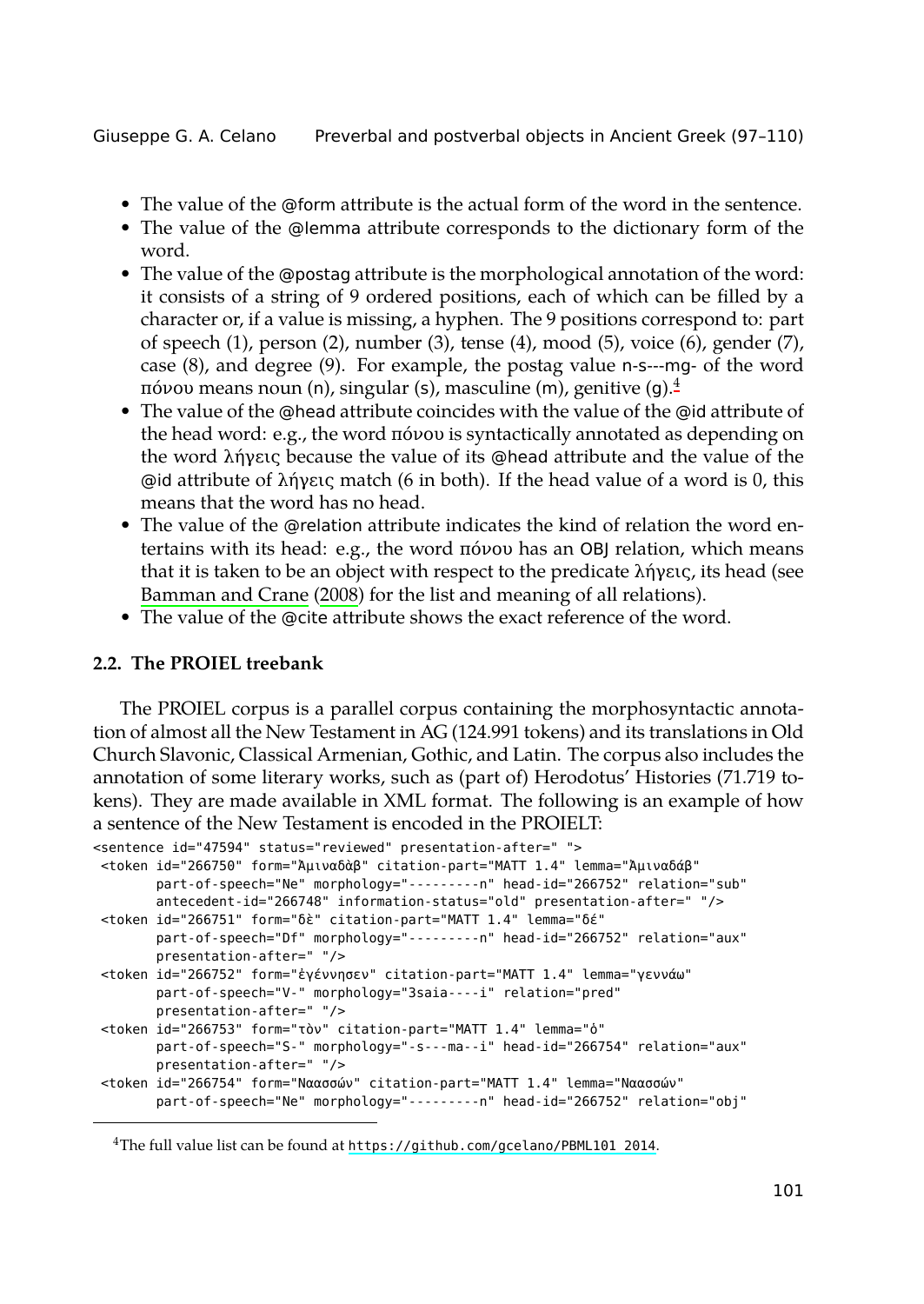information-status="acc\_gen" presentation-after=","/> </sentence>

The text has been divided into sentences corresponding to <sentence> elements. The words of each sentence are annotated as <token> children having up to 11 attributes:

- The value of the @id attribute identifies the word in the PROIELT.
- The value of the @form attribute corresponds to the actual word form in the text.
- The value of the @citation-part shows the reference of the token.
- The value of the @lemma is the dictionary form of the word.
- The [@part](#page-12-6)-[of-spe](#page-12-6)ech attribute contains the part of speech of the word.
- The value of the @morphology attribute is the morphological annotation of the word: it consists of a 10-long character string, where each position corresponds to an ordered value: e.g., the @morphology value of the word ἐγέννησεν is 3saia- ---i, which means that the word contains the following features: third person (3), singular (s), aorist (a), indicative (i), active (a), inflecting (i).
- The value of the @head-id attribute contains the @id value of the governor word.
- <span id="page-5-0"></span>• The value of the @relation attribute identifies the relation of the word with respect to its governor: e.g., the word Ναασσών is the object of the verb ἐγέννησεν (see Haug (2010) for the list and meaning of all relations).
- The value of the @antecedent-id attribute is the @id of the token with which a given token is coreferential.
- The attribute @information-status describes the cognitive state re[la](#page-5-2)ted to a word.
- The value of the @presentation-after attribute co[nt](#page-5-3)ains the punctuation mark that may follow the word. Note that in the AGDT punctuation marks are annotated not as attributes but as <word> elements.

# <span id="page-5-1"></span>**3. Method**

<span id="page-5-2"></span>The treebanks have been searched for the number of verbs governing preverbal or postverbal accusative objects, which are nouns or pronouns, in the single or coordinate independent clauses of the following works: Homer's Iliad and Odyssey and the annotated parts of Herodot[us' Histories and the New Testament.](https://github.com/gcelano/PBML101_2014)<sup>5</sup> To query the cor[pora I used XQuery 1.0 as implemented in Base](http://basex.org/products/download/all-downloads/)X 7.8.<sup>6</sup>

#### <span id="page-5-3"></span>**3.1. The query for the AGDT**

The following is the query used to extract the data from the AGDT:

**xquery version** "1.0"; **let** \$r :=

<sup>5</sup>The texts used are made available at https://github.com/gcelano/PBML101\_2014.

<sup>6</sup> http://basex.org/products/download/all-downloads/.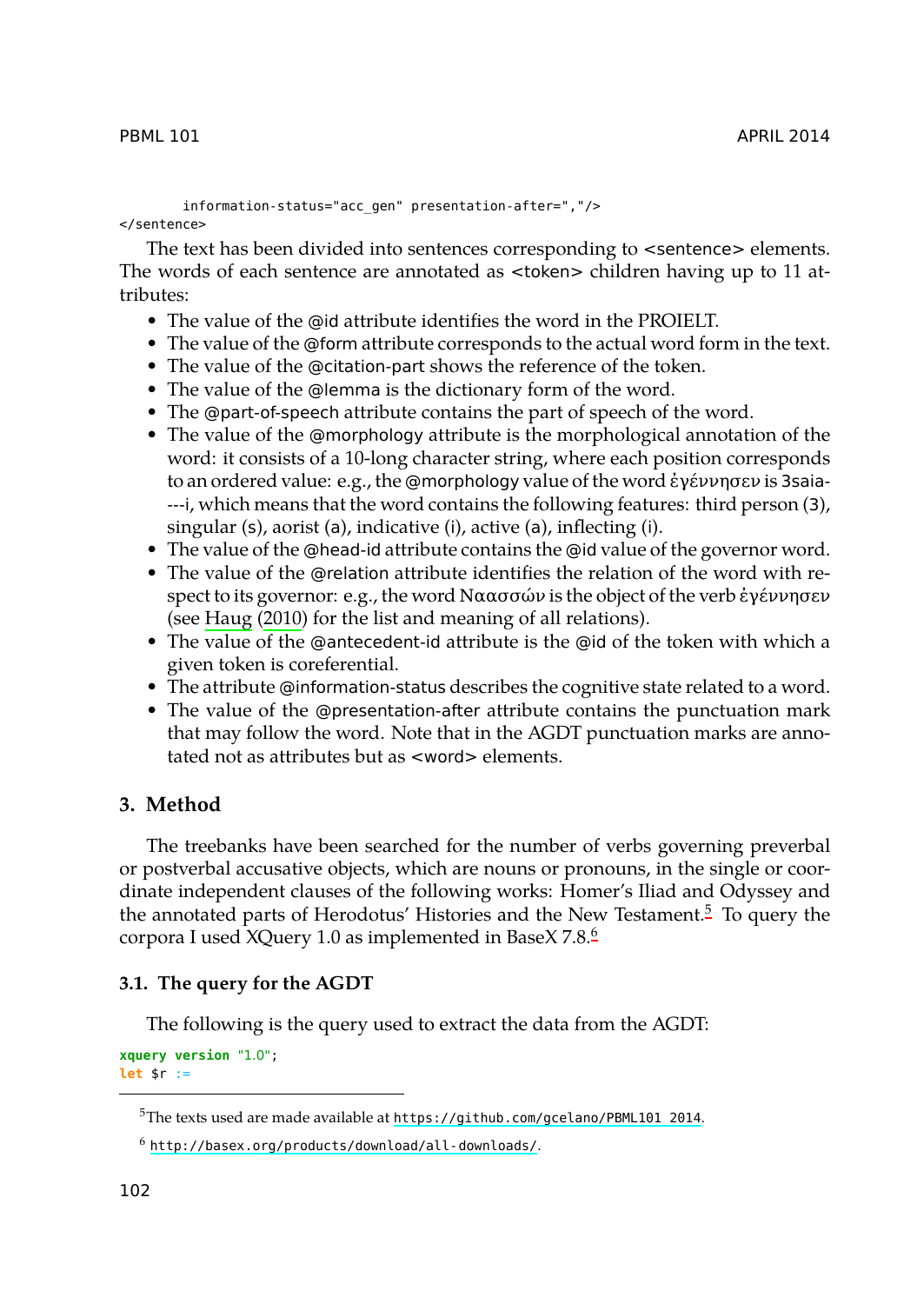```
for $t in //word[@relation= ("PRED", "PRED_CO")]
let $o := $t/preceding-sibling::word[@relation = "OBJ"]
        [@postag[matches(.,"(n|p)......a.")]]
        [6 \text{head} = $t / (6id)]let $d := $t/parent::sentence/word[@relation= "COORD"]
       [theta = $t/(did)]let $y := $t/preceding-sibling::word[@relation= "OBJ_CO"]
        [@postag[matches(.,"(n|p)......a.")]]
        [theta = $d/6id]let $h := $t/following-sibling::word[@relation = "OBJ"]
        [@postag[matches(.,"(n|p)......a.")]]
        [6 \text{head} = $t / (6id)]let $z := $t/following-sibling::word[@relation= "OBJ_CO"]
        [@postag[matches(.,"(n|p)......a.")]]
        [Qhead = $d/(Qid)]let $x := $t/parent::sentence/word[@relation= "COORD"]
        [Qid = $t/(Qhead)]let $a := $t/preceding-sibling::word[@relation = "OBJ"]
        [@postag[matches(.,"(n|p)......a.")]]
        [@head= $x/@id]
let $s := $t/following-sibling::word[@relation = "OBJ"]
        [@postag[matches(.,"(n|p)......a.")]]
        [@head= $x/@id]
let $j := $t/parent::sentence/word[@relation= "COORD"]
        [6 \text{head} = $x/\text{did}]let $b := $t/preceding-sibling::word[@relation = "OBJ_CO"]
        [@postag[matches(.,"(n|p)......a.")]]
        [@head= $j/@id]
let $c := $t/following-sibling::word[@relation = "OBJ_CO"]
        [@postag[matches(.,"(n|p)......a.")]]
        [@head= $j/@id]
(: the following where clauses can be changed thus:
where $o or $y or $a or $b
where $h or $z or $s or $c
where ($o and $h) or ($o and $z) or ($o and $s) or ($o and $c)
     or ($y and $h) or ($y and $z) or ($y and $s) or ($y and $c)
     or ($a and $h) or ($a and $z) or ($a and $s) or ($a and $c)
     or ($b and $h) or ($b and $z) or ($b and $s) or ($b and $c) :)
where $o or $y or $a or $b
return <r cid= "{$t/@cid}" v= "{$t/@form}" cite= "{$t/@cite}">
       <pre_object>{data($o/@form)}</pre_object>
        <passage>{data($o/parent::sentence/word/@form)}
        </passage>
        <pre_object_co>{data($y/@form)}</pre_object_co>
        <passage>{data($y/parent::sentence/word/@form)}
        </passage>
        <pre_obj_attached_to_coord>{data($a/@form)}</pre_obj_attached_to_coord>
        <passage>{data($a/parent::sentence/word/@form)}
        </passage>
        <pre_obj_co_attached_to_coord>{data($b/@form)}</pre_obj_co_attached_to_coord>
        <passage>{data($b/parent::sentence/word/@form)}
        </passage>
```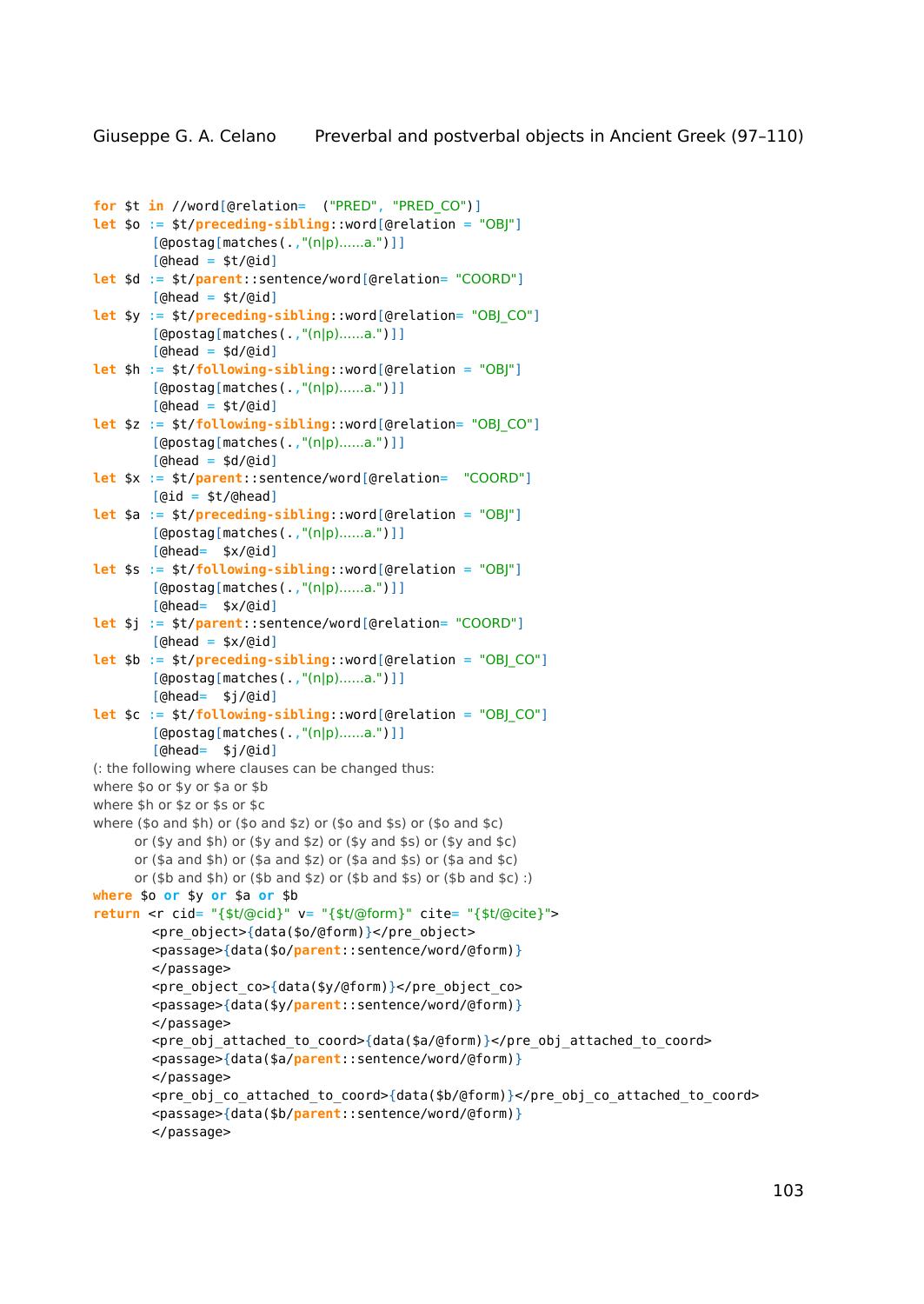```
<fol_object>{data($h/@form)}</fol_object>
       <passage>{data($h/parent::sentence/word/@form)}
       </passage>
       <fol_object_co>{data($z/@form)}</fol_object_co>
       <passage>{data($z/parent::sentence/word/@form)}
       </passage>
       <fol obj attached to coord>{data($s/@form)}</fol obj attached to coord>
       <passage>{data($s/parent::sentence/word/@form)}
       </passage>
       <fol_obj_co_attached_to_coord>{data($c/@form)}</fol_obj_co_attached_to_coord>
       <passage>{data($c/parent::sentence/word/@form)}
       </passage>
       \lt/\rceilfor $k at $n in $r
return <f number= "{$n}">{$k}</f>
```
In the AGDT the verbs of independent clauses are the only verbs to receive the relation PRED: any other kind of verb is annotated differently. In our study we have disregarded the case of empty verbs, i.e., verbs which do not surface in the sentence but the annotator assumes to be implied. Since the objects I am looking for are nouns or pronouns in the accusative case, I have used a regular expression to match the desired values of the @postag attribute.

The AGDT identifies coordinate constituents by adding the \_CO suffix to the value of the @relation attribute. This means that in order to capture coordinate verbs, one has to also take into account verbs having relation PRED\_CO. Furthermore, since coordinate objects are annotated as direct dependents of a conjunction, with such a conjunction depending on the verb grammatically related to the coordinate objects, it is possible to link such coordinate objects to their predicate only bypassing the coordinate conjunction (see the let \$d, let \$y, and let \$z clauses).

Single OBJs are returned by means of the let \$o and let \$h clauses. When there are two or more PREDs coordinated, there may be an object depending on both of them: these kinds of objects are meant to be captured by the let \$a and let \$s clauses. If there are coordinate objects that depend on coordinate predicates, they are identified by the let \$b and let \$c clauses. As specified in the comment within the query, one has to change the where clause to get the following results:

- If where \$o or \$y or \$a or \$b is added, the query returns verbs with single and coordinate preverbal objects.
- If where \$h or \$z or \$s or \$c is added, the query returns verbs with single and coordinate postverbal objects.
- If where (\$o and \$h) or (\$o and \$z) or (\$o and \$s) or (\$o and \$c) or (\$y and \$h) or (\$y and \$z) or (\$y and \$s) or (\$y and \$c) or (\$a and \$h) or (\$a and \$z) or (\$a and \$s) or (\$a and \$c) or (\$b and \$h) or (\$b and \$z) or (\$b and \$s) or (\$b and \$c) is added, the query returns PRED verbs having at least one preverbal and one postverbal object at the same time.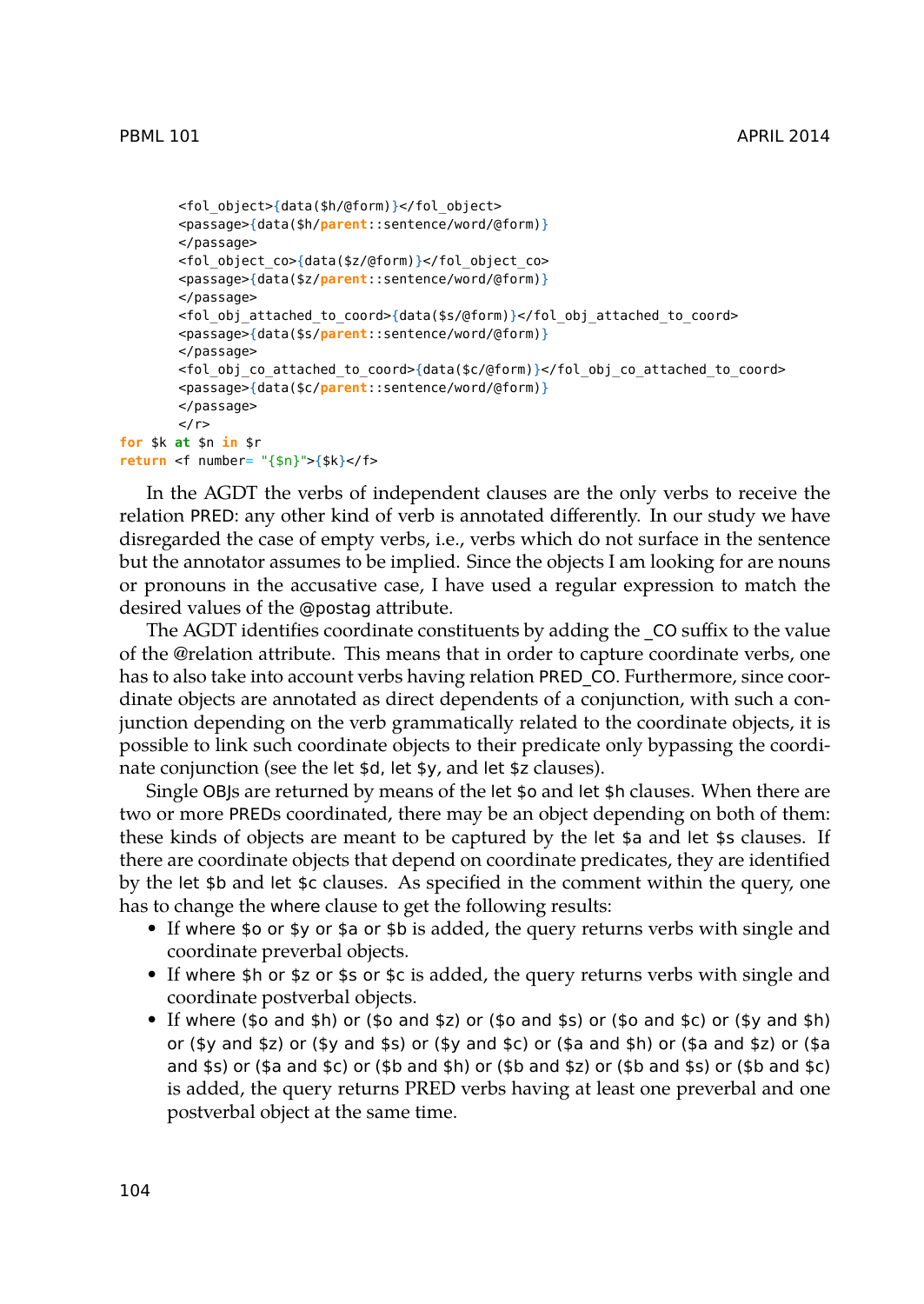## <span id="page-8-0"></span>**3.2. The query for the PROIELT**

The query used to interrogate the PROIELT is the following:

```
xquery version "1.0";
let $a :=
for $t in //token[@relation = "pred"][@form]
let $i := $t/parent::sentence/token
        [@part-of-speech = "G-"][@id = $t/@head-id]
let $n := $t/parent::sentence/token[@relation = "pred"]
       [@part-of-speech= "C-"]
       [Qid = $t/(Qhead-id]let $z := $t/parent::sentence/token
       [@part-of-speech = "G-"]
       [Qid = $n/(Qhead-id)]let $p := $t/parent::sentence/token[@relation= "obj"]
        [@part-of-speech = "C-"]
        [Qhead-id = $t/(qid)]let $e := $t/preceding-sibling::token[@relation= "obj"][@morphology[matches(., "......a...")]]
        [@part-of-speech = ("Pp", "Ne","Ps", "Pi","Pt", "Pk","Px", "Pc","Pd", "Nb")]
        [Qhead-id = $t/Qid]let $o := $t/preceding-sibling::token[@relation= "obj"][@morphology[matches(., "......a...")]]
        [@part-of-speech = ("Pp", "Ne","Ps", "Pi","Pt", "Pk","Px", "Pc","Pd", "Nb")]
        [Qhead-id = $p/Qid]let $w := $t/following-sibling::token[@relation= "obj"][@morphology[matches(., "......a...")]]
        [@part-of-speech = ("Pp", "Ne","Ps", "Pi","Pt", "Pk","Px", "Pc","Pd", "Nb")]
        [6 \text{head-id} = $t/\text{did}]let $k := $t/following-sibling::token[@relation= "obj"][@morphology[matches(., "......a...")]]
        [@part-of-speech = ("Pp", "Ne","Ps", "Pi","Pt", "Pk","Px", "Pc","Pd", "Nb")]
        [Qhead-id = $p/Qid](: the following two clauses serve to identify coordinate verbs sharing an object.
Change the direction of the greater than sign in all the following clauses at the same time:
> captures preverbal objects, while < captures postverbal objects :)
let $b := let $l := $t/parent::sentence/token[@relation = "pred"]
        [@head-id = $n/@id]/slash[@relation= "obj"][@target-id= $e/@id]
       where $l/parent::token/xs:integer(@id) > $e/xs:integer(@id)
       return $l
let $c := let $v := $t/parent::sentence/token[@relation = "pred"]
        [@head-id = $n/@id]/slash[@relation= "obj"][@target-id= $p/@id]
       where $v/parent::token/xs:integer(@id) > $o/xs:integer(@id)
       return $v
let $m := let $r := $t/parent::sentence/token[@relation = "pred"]
        [@head-id = $n/@id]/slash[@relation= "obj"][@target-id= $w/@id]
       where $r/parent::token/xs:integer(@id) > $w/xs:integer(@id)
       return $r
let $f := let $y := $t/parent::sentence/token[@relation = "pred"]
        [@head-id = $n/@id]/slash[@relation= "obj"][@target-id= $p/@id]
       where $y/parent::token/xs:integer(@id) > $k/xs:integer(@id)
       return $y
(: the following where clause can be changed thus:
where (not($i) and not($z)) and ($e or $o)
```

```
where (not($i) and not($z)) and ($w or $k)
```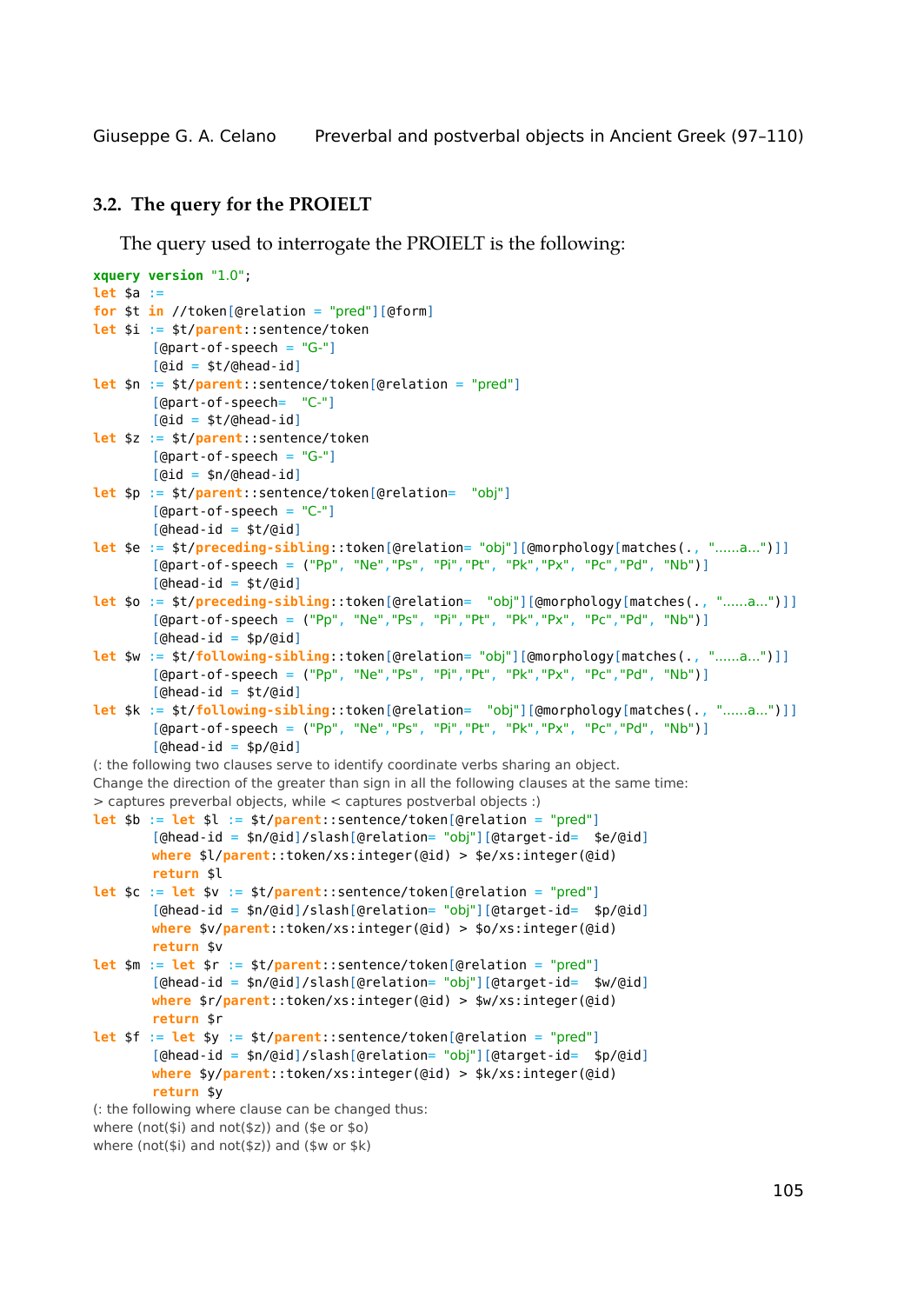```
where (not($i) and not($z)) and (($e and $w) or ($e and $k)
                         or ($o and $w) or ($o and $k))
where (not($i) and not($z)) and ($b or $c or $m or $f) :)
where (not($i) and not($z)) and ($e or $o)
return
<r id= "{$t/@id}" locus= "{$t/@citation-part}" v= "{$t/@form}">
<pre_object>{data($e/@form)}</pre_object>
<passage>{data($e/parent::sentence/token/@form)}</passage>
<pre_object_co>{data($o/@form)}</pre_object_co>
<passage>{data($o/parent::sentence/token/@form)}</passage>
<fol_object>{data($w/@form)}</fol_object>
<passage>{data($w/parent::sentence/token/@form)}</passage>
<fol_object_co>{data($k/@form)}</fol_object_co>
<passage>{data($k/parent::sentence/token/@form)}</passage>
<object_of_co_verb1 v= "{$b/parent::token/@form}">{data($e/@form)}</object_of_co_verb1>
<passage>{data($b/parent::token/parent::sentence/token/@form)}</passage>
<object_of_co_verb2 v= "{$c/parent::token/@form}">{data($o/@form)}</object_of_co_verb2>
<passage>{data($c/parent::token/parent::sentence/token/@form)}</passage>
<object_of_co_verb3 v= "{$m/parent::token/@form}">{data($w/@form)}</object_of_co_verb3>
<passage>{data($m/parent::token/parent::sentence/token/@form)}</passage>
<object of co verb4 v= "{$f/parent::token/@form}">{data($k/@form)}</object of co verb4>
<passage>{data($f/parent::token/parent::sentence/token/@form)}</passage>
\langle/r>
for $m at $x in $a
return
\text{cm} - \text{cm} - \text{cm} - \text{cm} \text{cm} - \text{cm} - \text{cm} - \text{cm} - \text{cm} - \text{cm} - \text{cm}
```
In the PROIELT the function of verbs in single or coordinate independent clauses is invariantly labeled as "pred"; the same label, however, is used to annotate the function of the verb of clauses introduced by a subordinate conjunction. This means that, in order to only capture single or coordinate independent clauses, one has to filter the number of predicates by using the where clause not( $$i)$  and not( $$z)$ , which allows exclusion of predicates (not(\$i)) and coordinate predicates (not(\$z)) depending on a subordinate conjunction.

The predicate  $[@form]$  in the for  $$t$  clause serves to select only verbal predicates which appear in the texts (i.e., to exclude implied verbs, which are annotated as tokens having no @form attribute). The let \$e and let \$o clauses capture the single and coordinate preverbal objects, respectively: the predicates  $[@part-of-speech = ("Pp", "Ne",$ "Ps", "Pi", "Pt", "Pk", "Px", "Pc", "Pd", "Nb")] and [@morphology[matches(., "......a...")]] are meant to select only nouns and pronouns in the accusative case. The let \$w and let \$k clauses are the counterparts of the let \$e and let \$o clauses, in that they concern following objects.

The where clause always contains the logical expression not( $\sin$ ) and not( $\sin$ ), which excludes the single and coordinate verbs of subordinate clauses. The same where clause has also to contain the expression and (\$e or \$o) if the single and coordinate preverbal objects are searched for, or the expression and (\$w or \$k) if the single and coordinate postverbal objects are searched for, or the expression and ((\$e and \$w)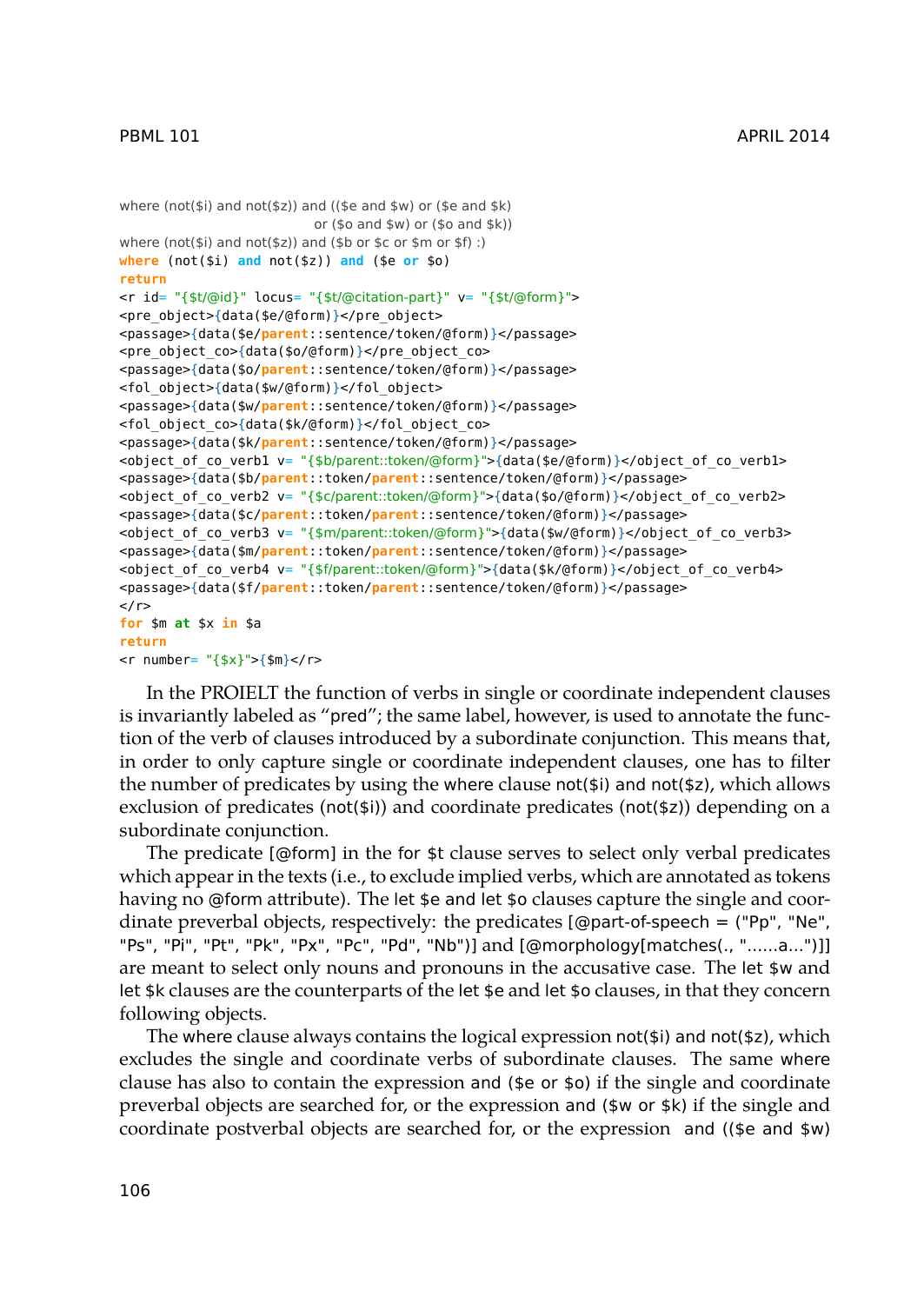<span id="page-10-2"></span>

|                   |      | preverbal objects postverbal objects |
|-------------------|------|--------------------------------------|
| Homer             | 4995 | 2451                                 |
| Herodotus         | 804  | 753                                  |
| the New Testament | 997  | 2084                                 |

*Table 1. Figures for preverbal and postverbal accusative object nouns and pronouns*

or (\$e and \$k) or (\$o and \$w) or (\$o and \$k)), if the co-occurrences of preverbal and postverbal objects are searched for.

In the PROIELT, constituents relating to more than one finite verb are annotated differently than in the AGDT: one object is attached to a verb and, if it is also related to another coordinate verb, this verb contains a <slash> element pointing to the object (see Haug (2010) for a full description). This phenomenon is searched for through the let \$b, let \$c, let \$m, and let \$f clauses. More precisely, to find the preverbal objects of coordinate verbs, one has to use the greater than sign in all of the four clauses; to find postverbal objects, the less than sign is to be used.

<span id="page-10-0"></span>The results of the where (not( $\sin$ ) and not( $\sin$ ) and ( $\sin$ ) or  $\sin$  or  $\sin$  or  $\sin$ ) clause are added to those obtained by applying the wh[er](#page-10-2)e (not(\$i) and not(\$z)) and (\$e or \$o) clause when the greater than sign is used; when the less than sign i[s u](#page-11-0)sed, the results are added to those returned by limiting the query with the where (not(\$i) and not[\(\\$](#page-11-1)z)) and (\$w or \$k) clause. There are no coordinate objects with a <slash> element pointing to two objects, so there is no possibility for a coordinate verb to have both a preverbal and a postverbal object in the same clause.

# <span id="page-10-1"></span>**4. Results**

The results are presented in three tables. Table 1 contains the figures for verbs governing preverbal or postverbal objects, both single and coordinate; Table 2 contains the figures for verbs having preverbal and postverbal objects in the same clause; Table 3 shows the figures of the first table minus those of the second table. If we count two or more objects being on the same side of a verb as one object and the object relating to two coordinate verbs as two objects, we can say [that the tabl](#page-12-9)es report the numbers of preverbal and posterbal objects.

## **5. Discussion**

The results prove that in my files single or coordinate accusative object nouns or pronouns in single or coordinate independent clauses in Homeric poems are usually before the verb, while in the New Testament the same kind of objects are typically placed after the verb. Interestingly, Herodotus' text shows no real predominant order. This result is essentially in accordance with that found by Dunn (1988) (but he pro-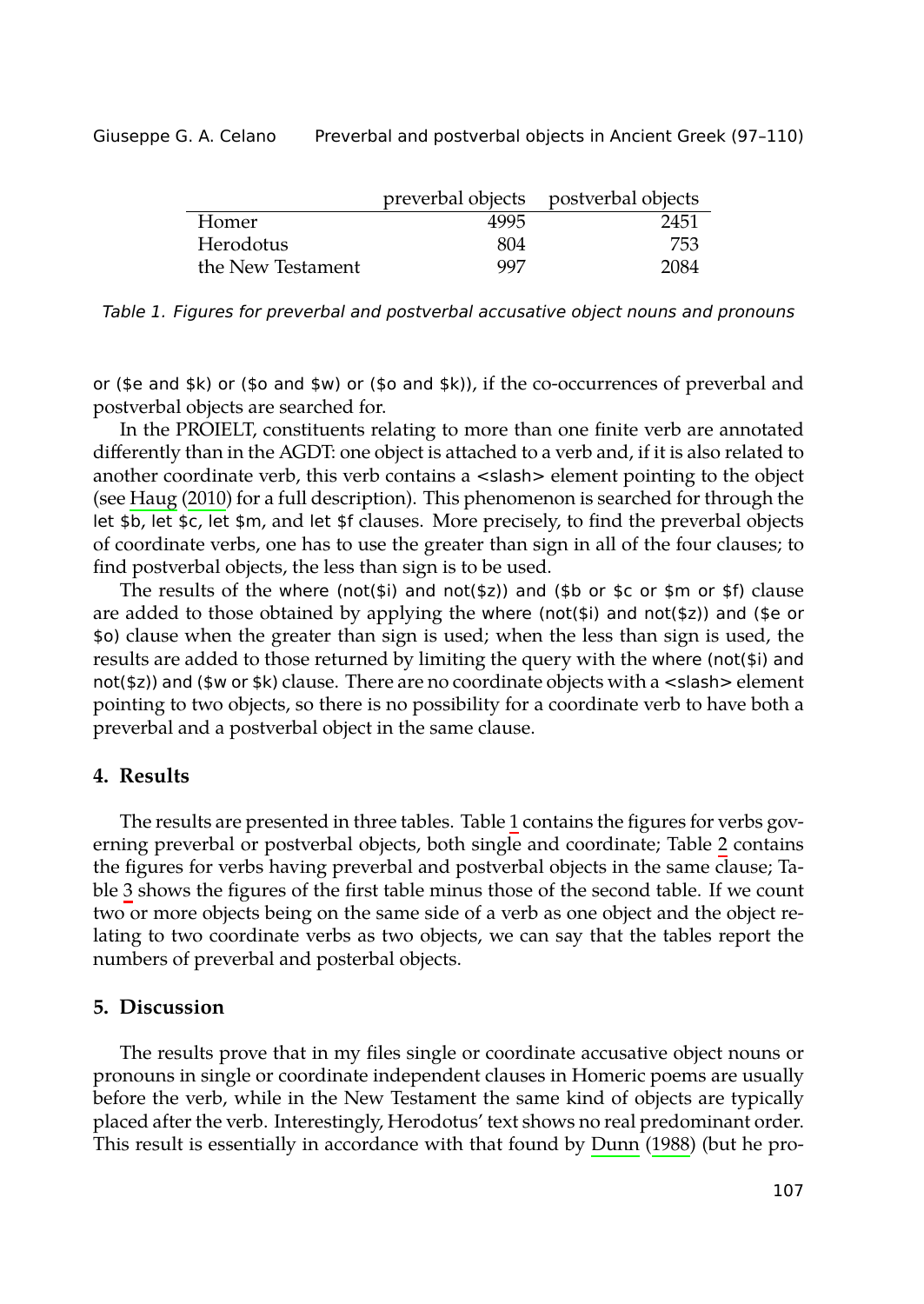<span id="page-11-0"></span>

|                   | co-occurrences |
|-------------------|----------------|
| Homer             | 163            |
| Herodotus         | 14             |
| the New Testament | 18             |

<span id="page-11-1"></span>*Table 2. Figures for co-occurrences of preverbal and postverbal accusative object nouns and pronouns*

|                   |      | preverbal objects postverbal objects |
|-------------------|------|--------------------------------------|
| Homer             | 4832 | 2288                                 |
| Herodotus         | 790  | 739                                  |
| the New Testament | 979  | 2066                                 |

*Table 3. Figures for non-co-occurring preverbal and postverbal accusative object nouns and pronouns*

vides figures only for the first Book of the Histories, and it is not clear to me whether, as seems probable, he only analyzed single and coordinate independent clauses).

It is possible that further research will show that other kinds of texts of the Classical age had a marked preference for one order or the other, as occurs in Homer and the New Testament. Notwithstanding, my data prove that Classical Greek admitted at least a variety of the language (i.e., the literary one of historical texts) in which OV and VO orders are virtually equally licensed. Although the figures for the three texts [clearly](#page-12-10) s[ugges](#page-12-10)[t a](#page-12-11) change from OV to VO order (which has always been assumed but never adequately justified), further texts will have to be analyzed to properly understand the conditions of this change, (e.g., how the genre of a text influenced word order).

The figures given do not explain why accusative object nouns and pronouns can be preverbal or postverbal: as it is known, this question can be successfully explored only in the light of studies on information structure: word order in AG is heavily determined by the categories of topic and focus and the phonology associated to them (this is prototypically shown by the distinction between nouns and pronouns; see Celano (2013a,b) and the bibliography therein). Notwithstanding, scientific quantification does prove to be a necessary means to guide research by exactly describing the language: the present analysis suggests that a word order change form OV to VO occurred over time.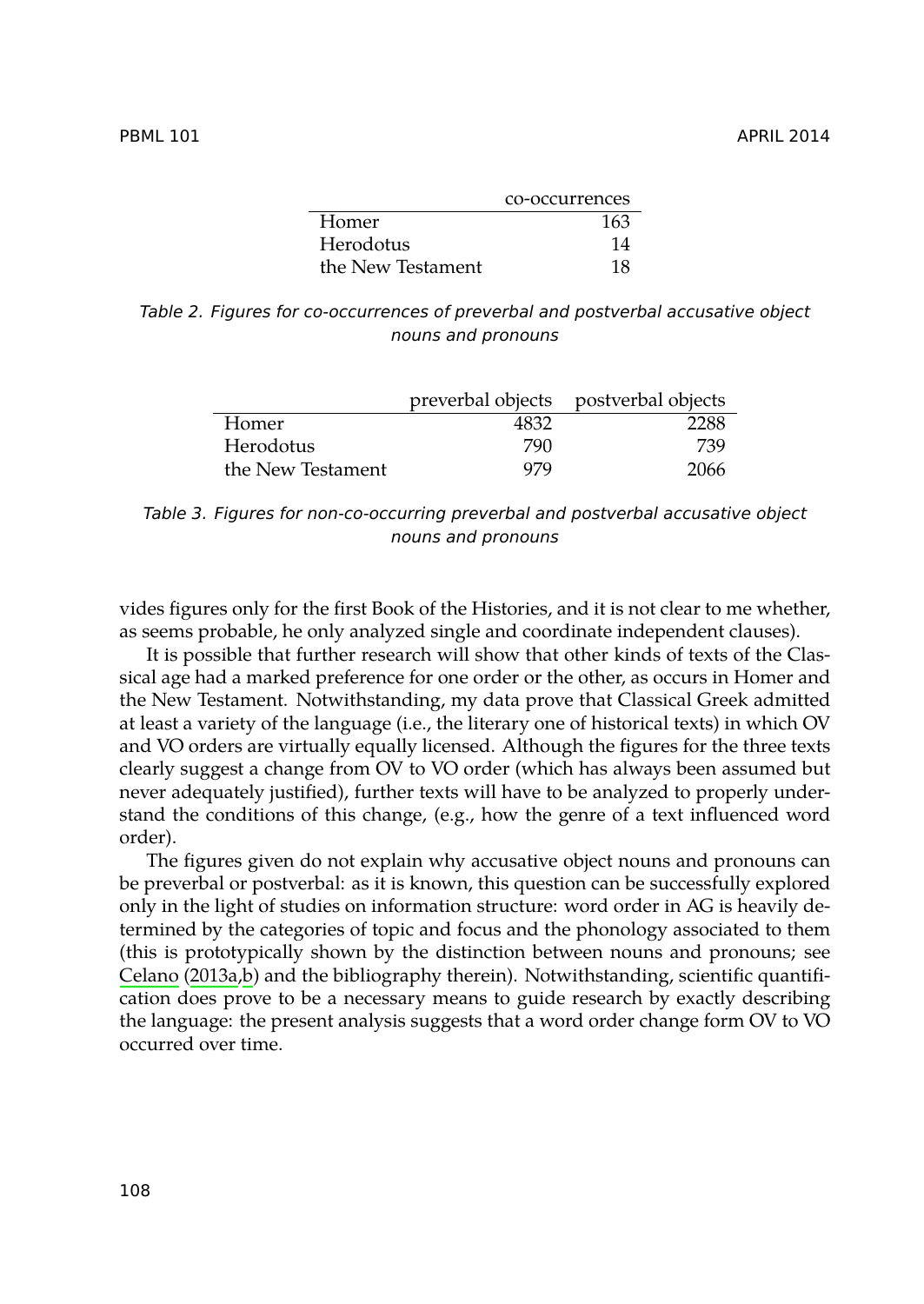## <span id="page-12-4"></span>**6. Conclusions**

In this article I have quantified the number of verbs with preverbal or postverbal object nouns or pronouns in single or coordinate independent clauses in Homer's Iliad and Odyssey, and the annotated parts of Herodotus' Histories and the New Testament. The results show that over time there was a shift from OV to VO order in AG. Although this has already been argued, the present research turns out to be the first attempt to quantify AG word order scientifical[ly.](http://nlp.perseus.tufts.edu/syntax/treebank/agdt/1.7/docs/guidelines.pdf)

# <span id="page-12-10"></span><span id="page-12-5"></span>**Dedication**

<span id="page-12-11"></span>[Dedico questo articolo al Prof. Gregory Crane, difensore e](https://benjamins.com/#catalog/journals/sl.37.2.01cel/details) promotore degl[i studi](https://benjamins.com/#catalog/journals/sl.37.2.01cel/details) classici nel mondo.

### **Bi[bliography](http://brillonline.nl/entries/encyclopedia-of-ancient-greek-language-and-linguistics/word-order-EAGLL_COM_00000378?s.num=0&s.q=word+order)**

- <span id="page-12-2"></span>Ba[mman, David and Gregory Crane. G](http://brillonline.nl/entries/encyclopedia-of-ancient-greek-language-and-linguistics/word-order-EAGLL_COM_00000378?s.num=0&s.q=word+order)uidelines for the syntactic annotation of the Ancient Greek Dependency Treebank (1.1), 2008. URL http://nlp.perseus.tufts.edu/syntax/ treebank/agdt/1.7/docs/guidelines.pdf.
- <span id="page-12-9"></span><span id="page-12-0"></span>Celano, Giuseppe Giovanni Antonio. Argument-focus and predicate-focus structure in Ancient Greek: Word order and phonology. *Studies in Language*, 37(2):241–266, 2013a. URL https: //benjamins.com/#catalog/journals/sl.37.2.01cel/details.
- <span id="page-12-7"></span><span id="page-12-1"></span>Celano, Giuseppe Giovanni Antonio. Word order. In *Encyclopedia of Ancient Greek language and linguistics*. Brill Online, 2013b. URL http://brillonline.nl/entries/ encyclopedia-of-ancient-greek-language-and-linguistics/word-order-EAGLL\_COM\_ 00000378?s.num=0&s.q=word+order.
- <span id="page-12-6"></span>Cervin, Richard Stuart. *[Word order in Ancient Greek: VSO, S](http://ufal.mff.cuni.cz/pdt2.0/doc/manuals/en/a-layer/html/index.html)VO, SOV, or all of the above?* PhD thesis, University of Illinois at Urbana-Champaign, 1990.
- Du[nn, Graham. Syntactic word order in H](http://folk.uio.no/daghaug/syntactic_guidelines.pdf)erodotean Greek. *Glotta*, 66:63–79, 1988.
- <span id="page-12-3"></span>Ebeling, H. L. Some statistics on the order of words in Greek. In *Studies in Honor of Basil L. Gildersleeve*, pages 229–240. Johns Hopkins University Press, Baltimore, 1902.
- <span id="page-12-8"></span>Friederich, Paul. Proto-Indo-European syntax: The order of meaningful elements. *Journal of Indo-European Studies*, 1, 1975.
- Hajičová, Eva, Zdeněk Kirschner, and Petr Sgall. A manual for analytic layer annotation of the Prague Dependency Treebank (English translation), 1999. URL http://ufal.mff.cuni. cz/pdt2.0/doc/manuals/en/a-layer/html/index.html.
- Haug, Dag Trygve Truslew. Proiel guidelines for annotation, 2010. URL http://folk.uio.no/ daghaug/syntactic\_guidelines.pdf.
- Kwong, Ivan Shing Chung. *The word order of the gospel of Luke: Its foregrounded messages*. T&T Clark, London, 2005.
- Sgall, Petr, Eva Hajičová, and Jarmila Panevová. *The meaning of the sentence in its semantic and pragmatic aspects*. Reidel Publishing Company and Academia, Dordrecht & Prague, 1986.